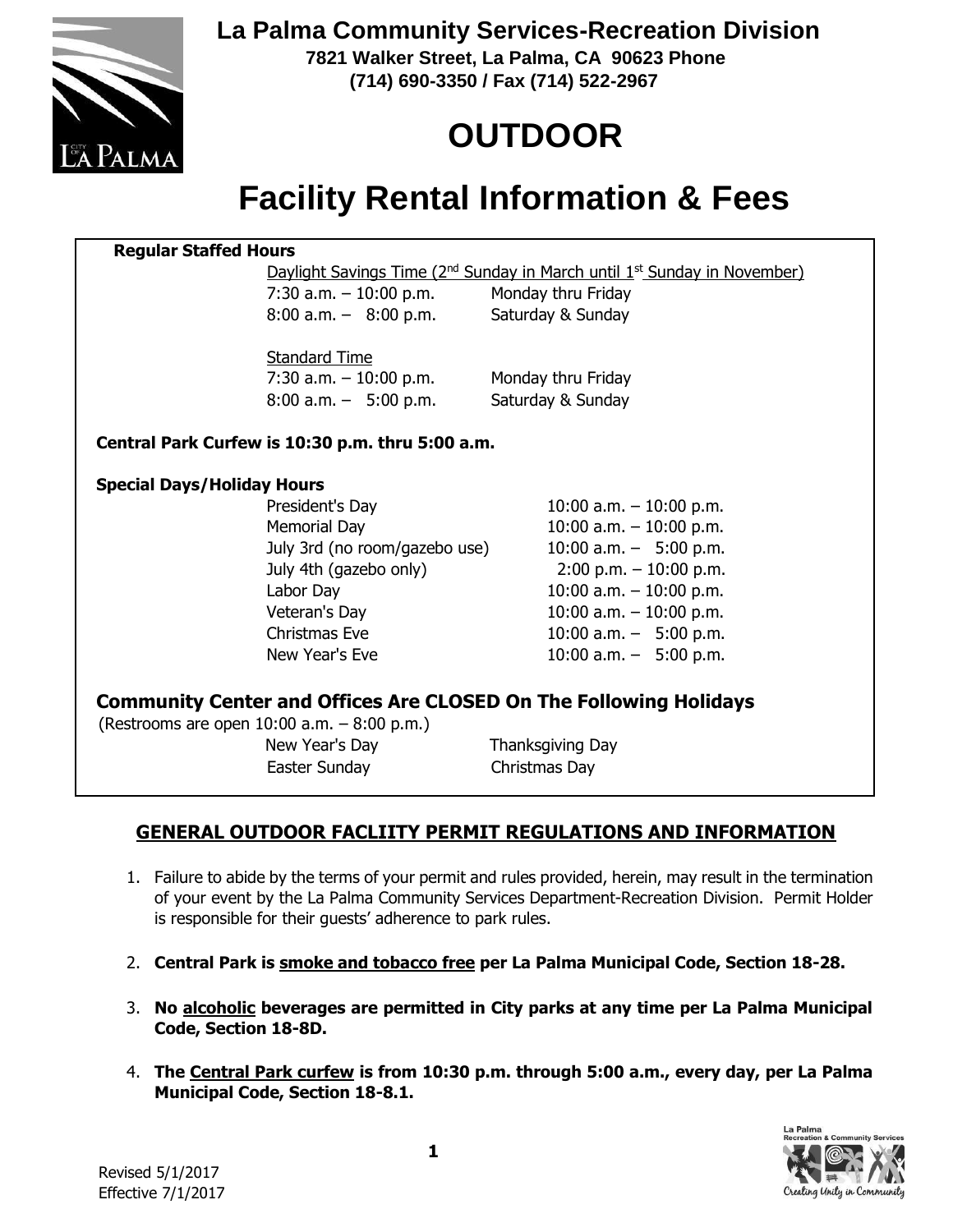- 5. Permit Holders or their guests **ARE NOT ALLOWED TO DRIVE ANY MOTORIZED VEHICLE (Car, Truck, Motorcycle, ATV) ONTO THE PARK GROUNDS AT ANY TIME** without expressed written consent from the La Palma Community Services Department. Doing so may cause immediate cancellation on a permit and potential to reserve outdoor facilities in the future.
- 6. Permit Holder needs to check in AND out with the Recreation staff on duty. **Permit Holder is required to remain on site throughout the entire event**.
- 7. Initial applications for Outdoor Facility Use Permits must be submitted at least **FIVE (5) ADMINISTRATIVE WORKING DAYS PRIOR TO THE USE DATE** but no more than to six (6) months in advance.
- 8. Outdoor Facility Use Permits will only be issued to persons **eighteen (18) years of age and older**.
	- a. The Permit Holder of the Outdoor Facility Use Permit assumes all liability for the use of the designated facility.
	- b. The Permit Holder will be held responsible for any theft and/or damage to equipment or property during outdoor facility use.
- 9. All **applications** for Outdoor Use Permits of City-owned Recreation facilities **MUST** be made by a La Palma Resident, a La Palma Based Non-Profit Organization Officer, or La Palma Business Owner/Manager (for business only) on the forms provided by the Community Services Department-Recreation Division.
	- a. For Residents, Proof of La Palma Residency will be required at the time of application. A DMV issued driver's license or ID card with a La Palma address is an acceptable form of proof of residency. Other examples of acceptable proof of residency include:
		- Utility (electricity, gas, etc) bill from within the last three (3) months AND a government issued ID card matching the name on the utility bill.
		- Current signed, dated, and notarized rental agreement/contract AND a government issued ID card matching the name on the agreement/contract.
	- b. For La Palma businesses and La Palma based organizations please contact the Recreation & Community Services Main Office at 714/690-3350 for additional information.

#### **Fees & Deposit**

- 10. **All fees and deposits** for outdoor facility permits are set by the La Palma City Council and **must be paid, in full, when applying for your permit**. All payments submitted will be deposited at the time of submittal.
	- a. Charges for use of the Plaza Pavilion, Gazebo, Softball Field, and Tennis Courts vary. **Fees are identified on page 6.**
- 11. The deposit is fully refundable provided all facility rules and regulations are followed and the facility is left in the same condition that it was found prior to your permit.
	- a. Failure to follow facility rules and regulations can result in the forfeiture of part or all of the deposit, at the discretion of the Community Services Director.

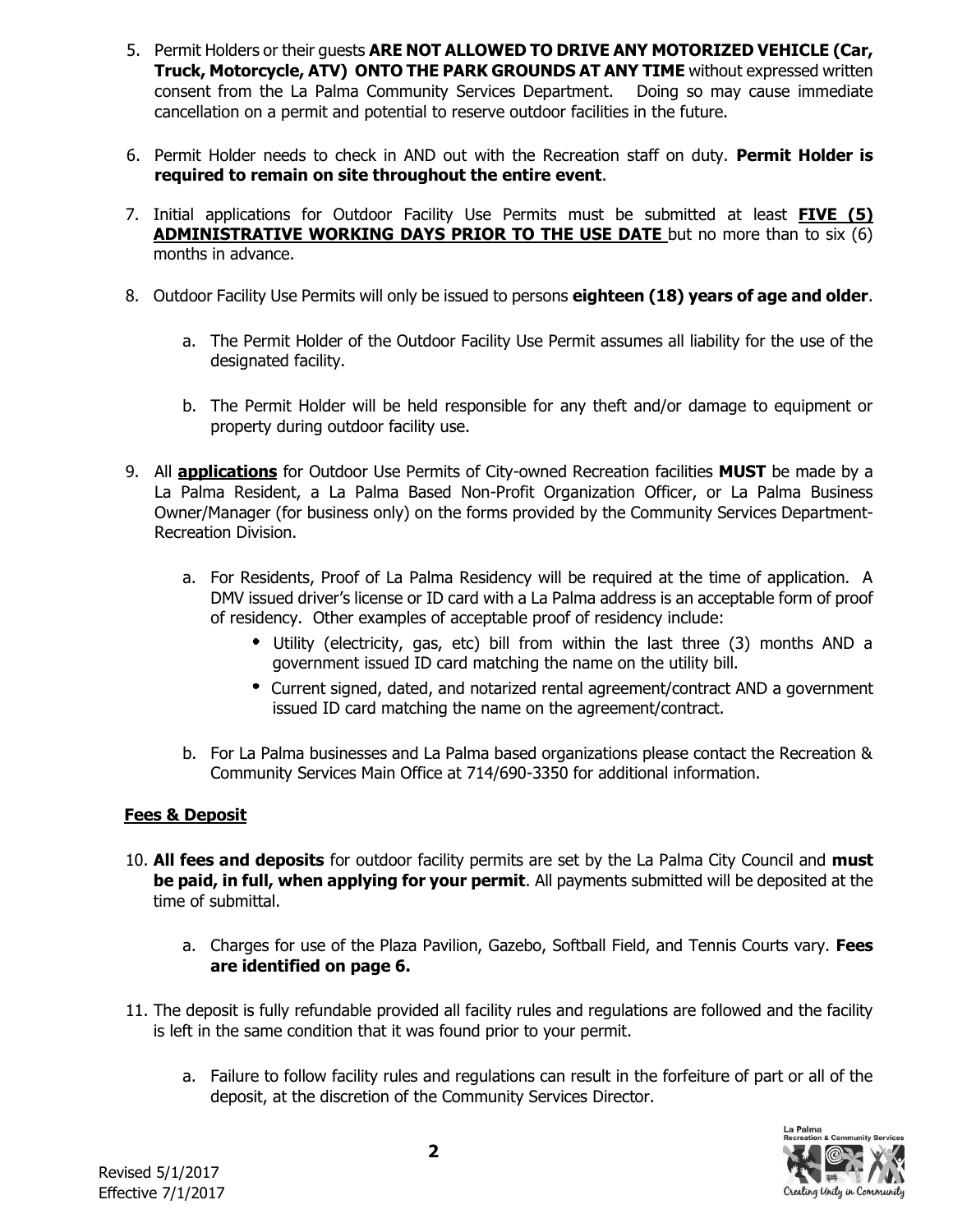#### **GENERAL OUTDOOR FACLIITY PERMIT REGULATIONS AND INFORMATION (cont'd)**

12. Refunds, pending City Council approval, will be returned to the Permit Holder no more than 30 days after the event.

#### **Cancellation**

- 13. If the Permit Holder cancels their permit more than five (5) business days before the permit date, an \$11 processing fee will be deducted from the collected use fees. If the permit is cancelled within five (5) business days of the permit date, all collected use fees can be forfeited, at the discretion of the Community Services Director.
- 14. Weather Cancellation: Permit Holder will receive a full refund if the permit is cancelled by the Community Services Department due to inclement weather or unsafe/unplayable field conditions caused by the weather.

#### **PAVILION/GAZEBO RULES PERMITS MUST BE COMPLETED BY 8:00PM**

- 15. The Pavilion & Gazebo must be cleaned and returned to the condition in which it was found. If the Permit Holder/group fails to do so, an additional fee may be deducted from your deposit for cleaning.
	- a. No tape, nails, etc. will be permitted on the Pavilion or Gazebo structures.
- 16. BBQ's are not included with your reservation. BBQ's located in Central Park are open for use on a first-come, first-served basis. If you choose to bring your own BBQ, it must be placed and used on grass, not on cement. DO NOT dump hot coals in any trashcan.
- 17. Use of a jump house/moon bounce during the permit is allowed, provided the following conditions are met.
	- a. The use of such equipment must be indicated on the approved Facility Use Permit form.
	- b. The jump house/moon bounce provider must have a Certificate of Insurance naming the City of La Palma as additionally insured on file, five days prior to the event. General Liability Insurance must have a general aggregate limit of at least \$2,000,000 (\$1,000,000 for each occurrence.

Insurance may be obtained in the following ways:

- 1. Facility users may check with their homeowners insurance provider;
- 2. Facility users may directly contact an insurance agent or broker;
- 3. Non-profit and service organizations may contact their parent organization to utilize their umbrella policy;

Failure to provide the City with a valid Certificate of Insurance prior to your event will result in immediate cancellation of your rental agreement. The cancellation and refund policies will be in effect.

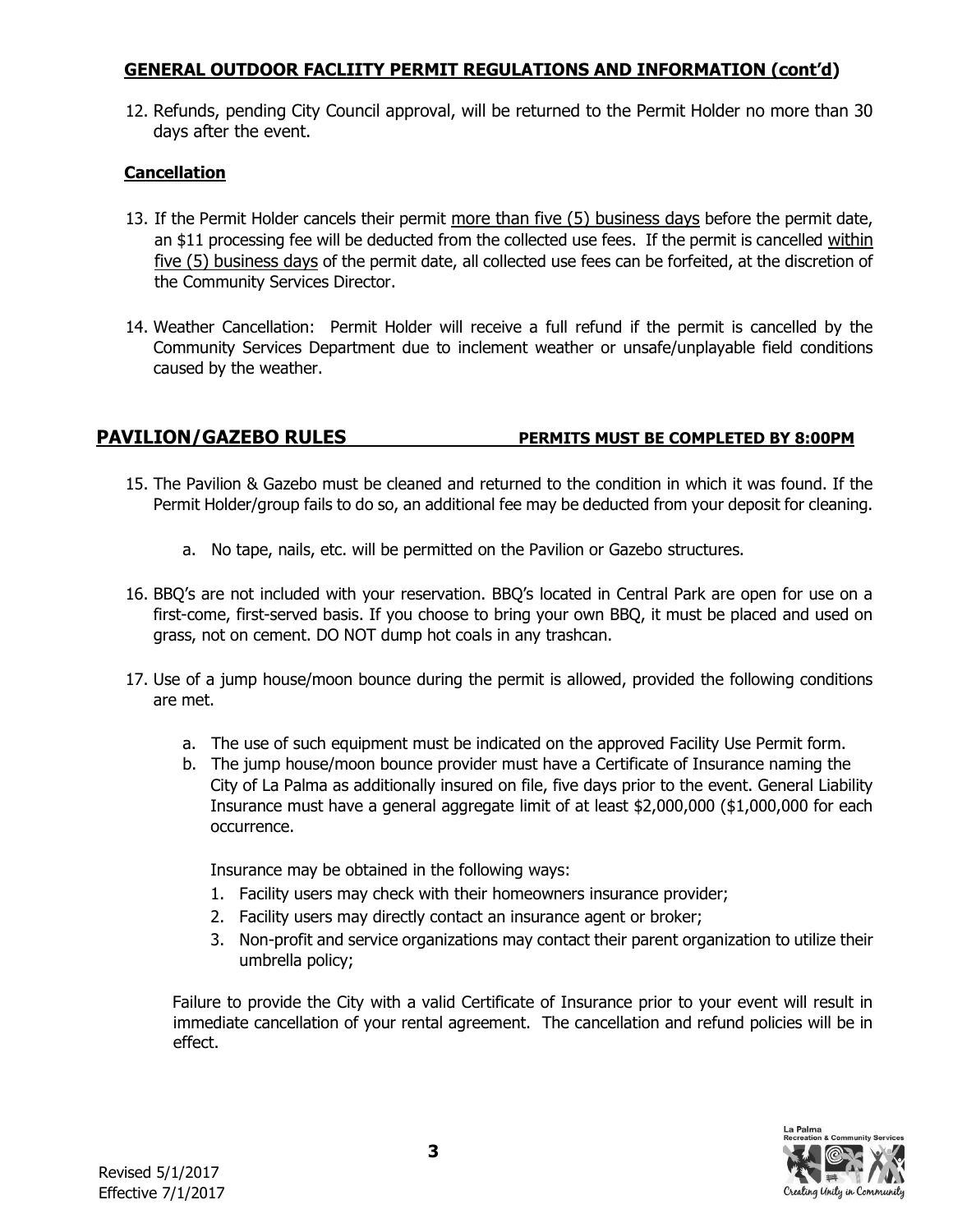- c. The jump house/moon bouncer must be set up and removed within the scheduled time of your permit.
- 18. Only the picnic tables located within the Pavilion/Gazebo area are included with the permit. The Community Services Department does not provide additional tables or chairs for outdoor permits.

#### a. **Do not relocate any picnic tables or benches in Central Park**.

- 19. Carnival rides, water slides, foam usage, hamster balls, trackless trains, and live animals are not allowed. For clarification on additional attractions please contact the Community Services Main Office, 714/690-3350.
- 20. Music is permitted, however sound must not be disturbing to the surrounding residential areas. The maximum sound level may not exceed 65 dBA between the hours of 7:00AM to 7:00PM and 50 dBA between 7:00PM and 10:00PM. Please contact the Community Services Main Office for questions regarding sound.





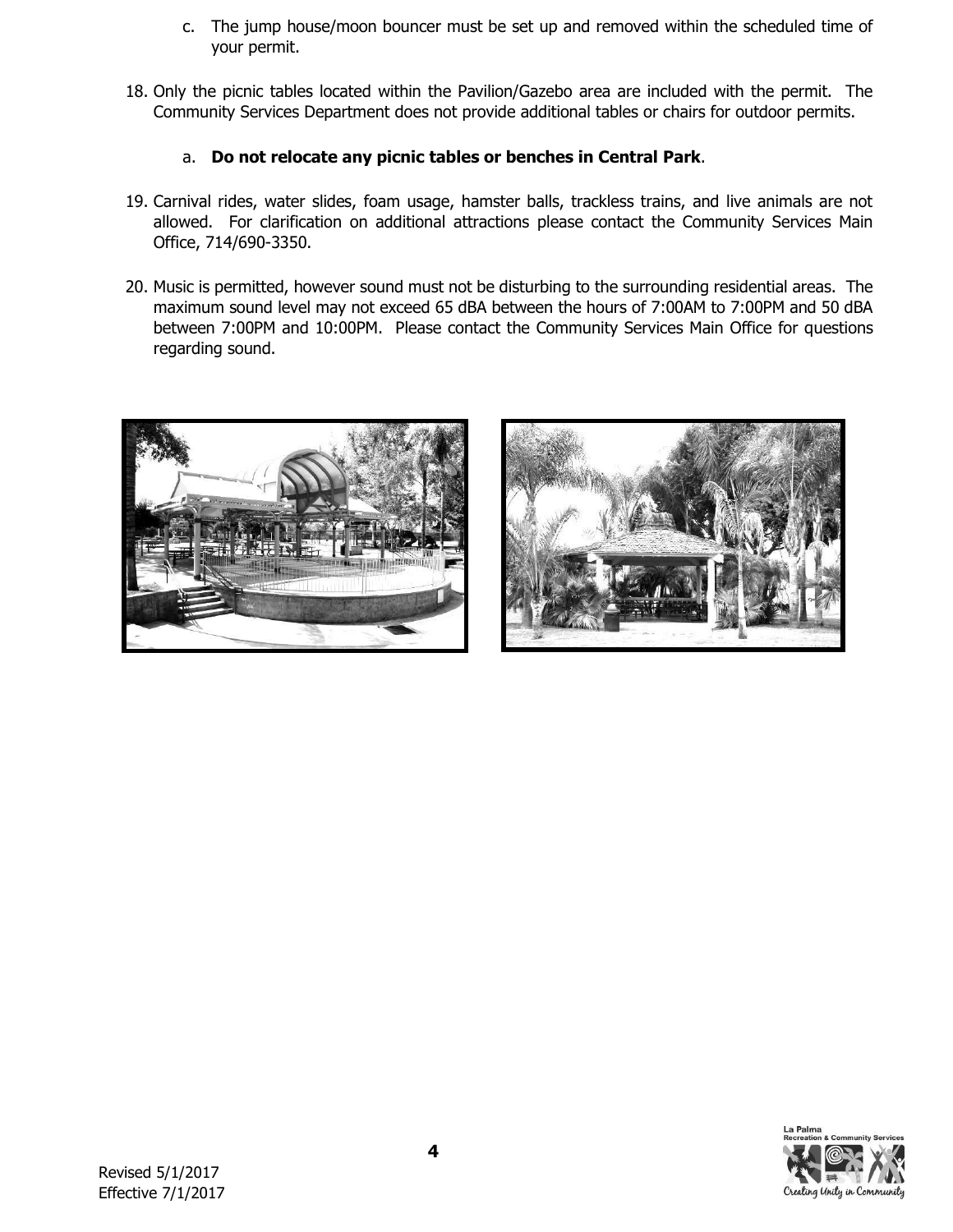# **SOFTBALL/FOOTBALL/**

#### **SOCCER FIELD RULES PERMITS MUST BE COMPLETED BY 10:00PM**

The Central Park Softball Field was built for and is intended for softball play and practice. As Central Park is a multi-use facility, baseball play and practice is limited to ages under 12 for safety reasons to avoid baseballs being hit into other areas of the park. Please be respectful of this use.

- 21. Rental of the Softball/Football/Soccer Field includes use of the infield and up to 250 diameter feet of the outfield. As Central Park is open to the public for drop-in use, field rentals do not include areas beyond this. If more area is needed for the size of a permit, rental of the Pavilion and/or Gazebo may be required.
- 22. Field use permits may not initially be taken out for more than eight (8) dates at any time. A new permit may be requested during the final week of a current Facility Use Permit.
	- a. Use of the Field, by permit, is limited to one 2-hour period per calendar week (Sunday through Saturday).
	- b. All Field uses will be scheduled beginning with an **even hour**. (Ex: 10 AM – 12 PM or 2 PM – 4 PM)
	- c. The use of softball field lights is at the discretion of the Community Services Department, depending on time of year and safety concerns. For energy efficiency, the softball lights will not be available for use during daylight hours, except for ½ hour prior to dusk.
	- d. Each Thursday during regular business hours only, current permit-holders who have a reservation for the upcoming week may reserve one additional 2-hour use (if available) per calendar week (Sunday through Saturday) for that upcoming week.
- 23. Use of bases is included with your softball field permit. Please specify whether you will be using 60ft. or 65ft. distances between bases.
- 24. **Softball Field Preparation** (extra fee): If requested during permit application, field will be dragged & groomed; lines & batter's box will be marked.
- 25. Permit Holders or their guests **ARE NOT ALLOWED TO DRIVE ANY MOTORIZED VEHICLE (Car, Truck, Motorcycle, ATV) ONTO THE PARK GROUNDS AT ANY TIME** without expressed written consent from the La Palma Community Services Department. Doing so may cause immediate cancellation of a permit and potential to reserve outdoor facilities in the future.
- 26. If a permit holder wishes to host a tournament, additional consideration and approval (i.e. insurance) is required. Rental of the Pavilion and/or Gazebo may also be required to ensure adequate parking for both indoor and outdoor rentals.
- 27. A permit holder may not sell any food or non-food product on City of La Palma property.

As a reminder**, no alcoholic beverages are permitted in City parks at any time per La Palma Municipal Code, Section 18-8D.** Any permit with alcohol on City property will cause the immediate cancellation of the permit and ability to reserve outdoor facilities in the future.

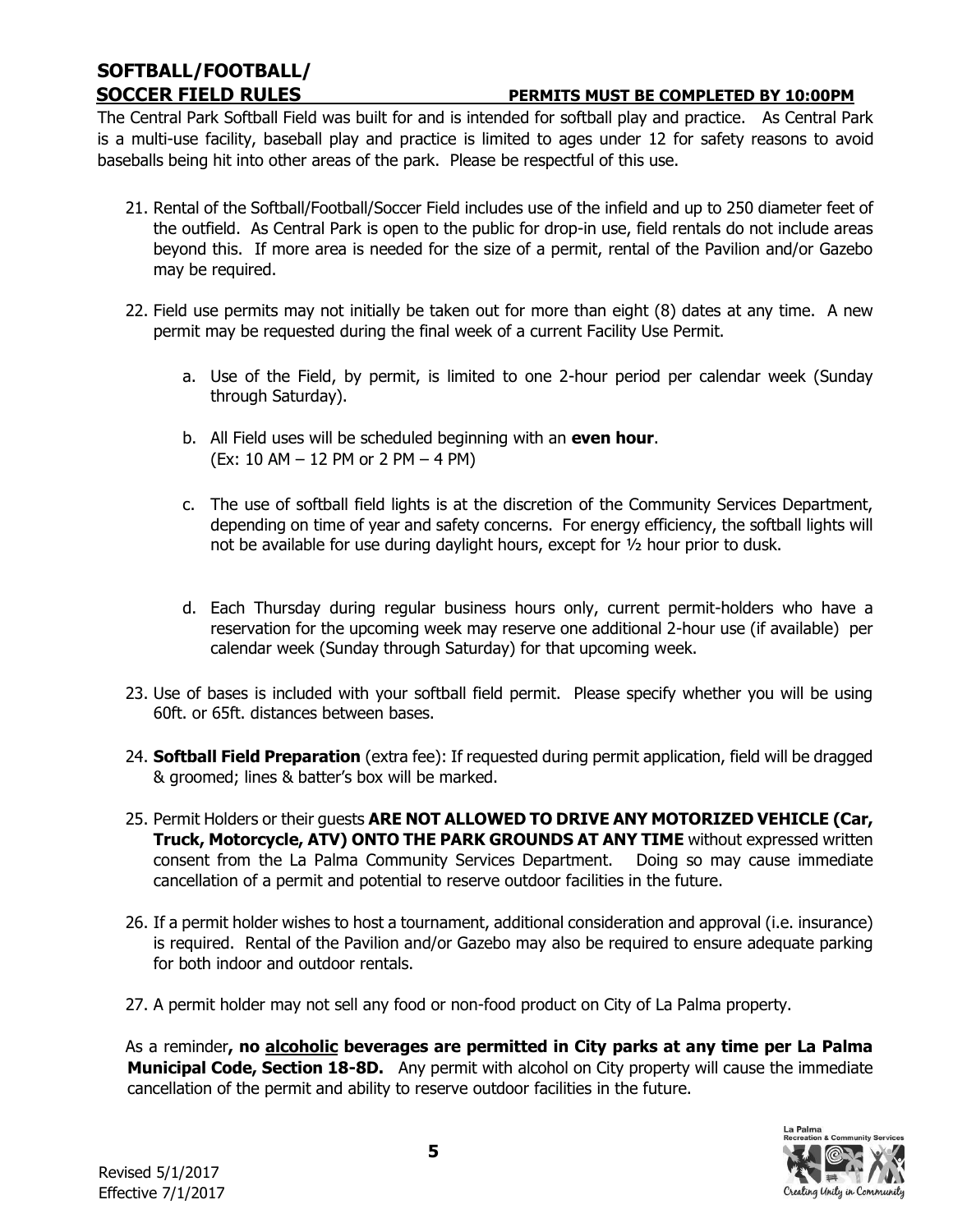- 24. Tennis Court permits may not be taken out for more than four (4) dates at any time. A new permit may be requested during the final week of a current Facility Use Permit.
	- a. Use of the Tennis Courts, by permit, is limited to one 2-hour period per calendar week (Sunday through Saturday).
	- b. All Tennis Court uses will be scheduled beginning with an **even hour**. (Ex: 10 AM – 12 PM or 2 PM – 4 PM)
- 25. Tennis Courts are NOT to be used for tennis lessons by unauthorized personnel.
- 26. Tennis Courts are for Tennis only. Skateboards, bicycles, in-line skates, scooters, and motorized scooters are not allowed on the Tennis Courts.